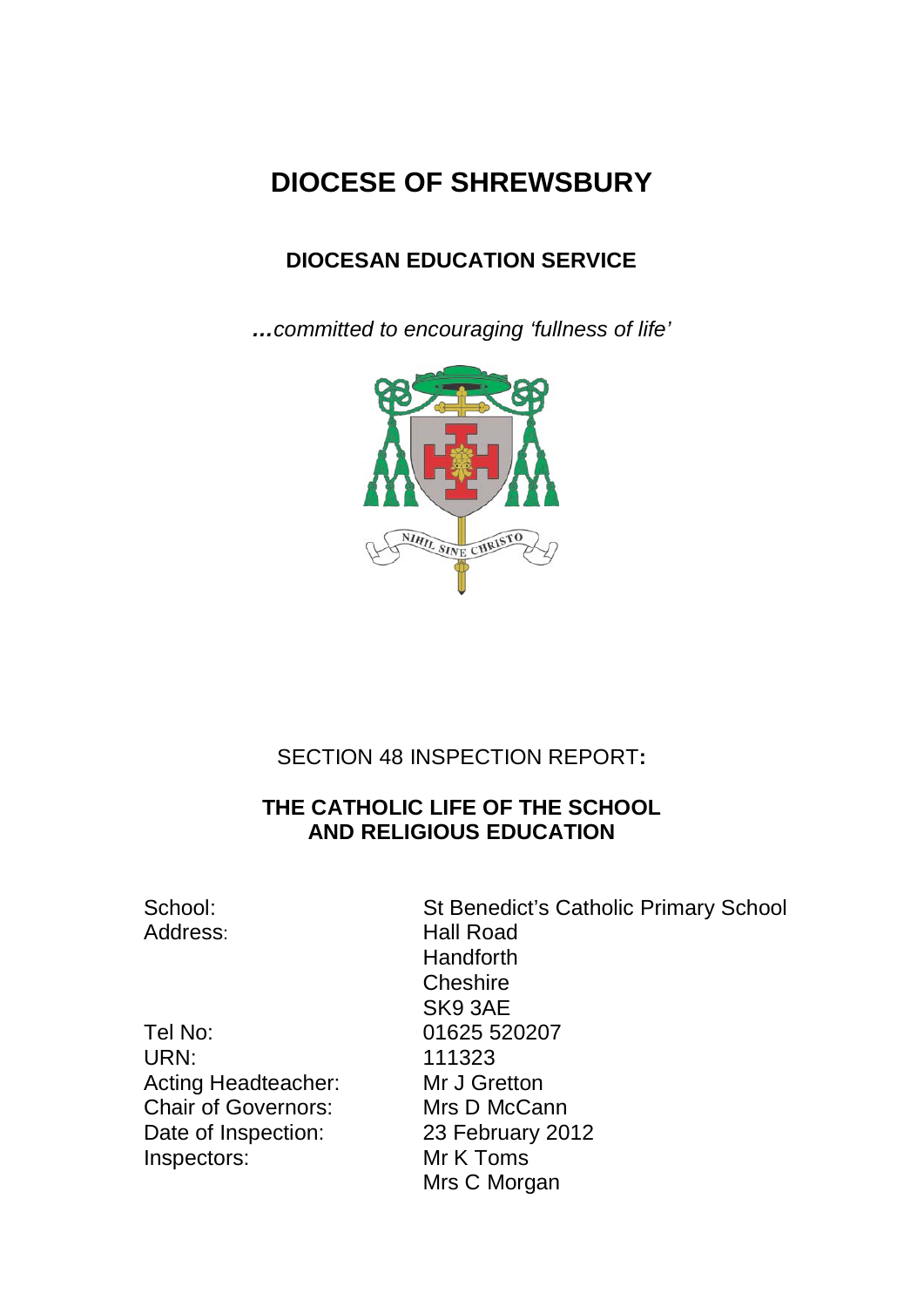# Mission Statement

As unique individuals, we do our best at work and play for the love of God and others.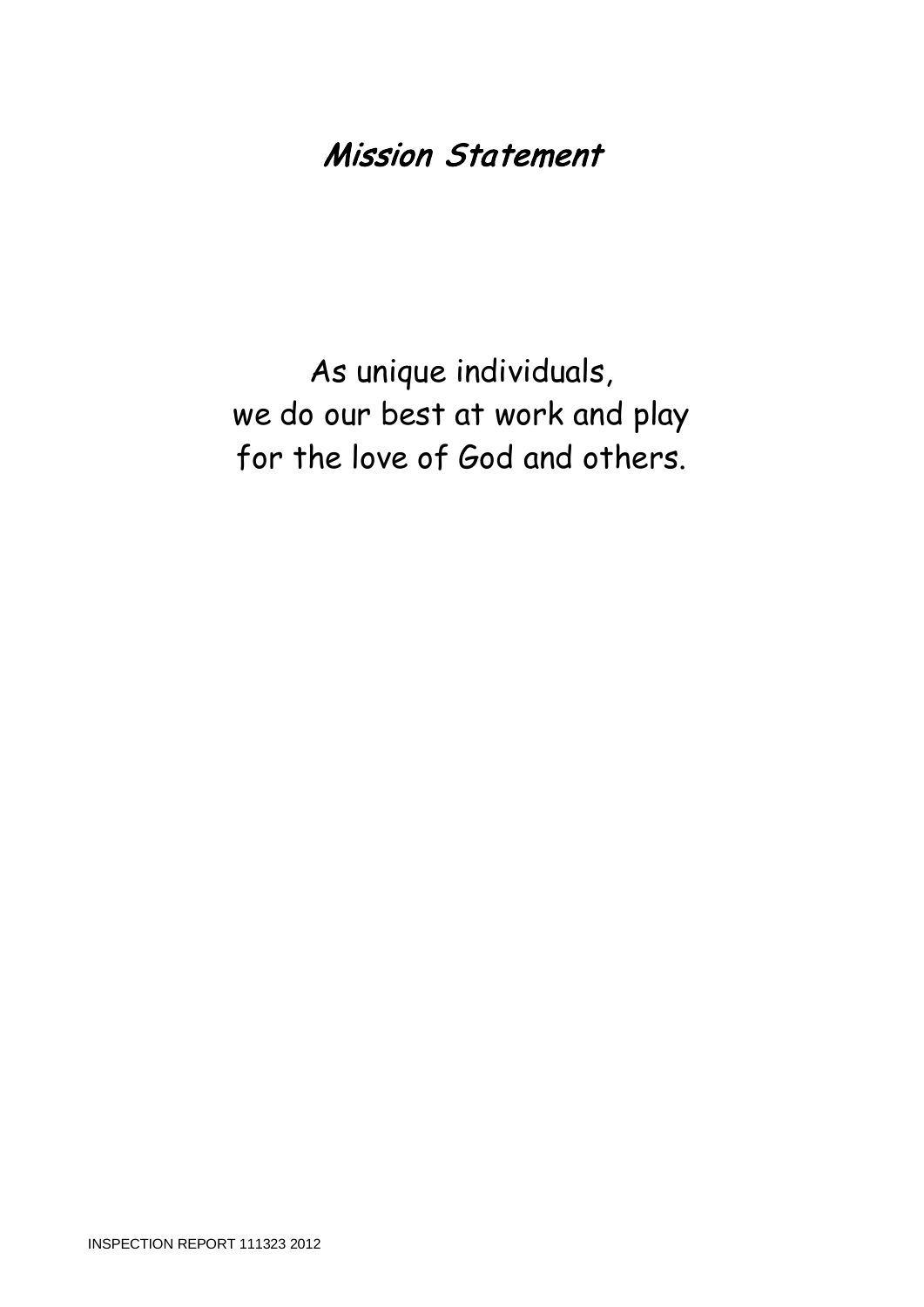# **FACTUAL INFORMATION ABOUT THE SCHOOL**

| Pupil Information                     |    | FS | v٠ | Y2 | Y3 | Y4       | Y5 | Υ6 | Total |
|---------------------------------------|----|----|----|----|----|----------|----|----|-------|
|                                       | P. | FТ |    |    |    |          |    |    |       |
| Number on roll                        |    | 25 | 29 | 29 | 30 | 20       | 19 | 22 | 174   |
| Catholics on roll                     |    | 13 | 18 | 18 | 17 | 14       | 11 | 18 | 109   |
| Other Christian denomination          |    | 2  | 5  | 4  | 4  | 3        | 6  | 3  | 27    |
| Other faith background                |    |    | 3  |    | 2  | $\Omega$ | 0  | 0  |       |
| No stated religious affiliation       |    | 9  | 3  | 6  |    | 3        | 2  |    | 31    |
| Number of learners from ethnic groups |    | 4  | 3  | っ  | 5  | 4        | 0  |    | 19    |
|                                       |    |    |    |    |    |          |    |    |       |
| <b>Total on SEN Register</b>          |    | າ  | 2  | 6  | 12 | 8        | 5  |    | 40    |
| <b>Total with Statements of SEN</b>   |    |    |    |    |    | 4        |    |    |       |
| <b>FSM</b>                            |    | 4  | 6  | 5  |    | 3        | 3  | 4  | 29    |

| vear<br>usions in<br>academic<br>last<br>$-v2$ | $-1 - 1$<br>'naneni |  | tern.<br>$-120$<br>IVEC |  |
|------------------------------------------------|---------------------|--|-------------------------|--|
| multiple<br>deprivation<br>Index<br>Οt         | 7%                  |  |                         |  |

|                               |               | scribols to which your pupils transierred |        |
|-------------------------------|---------------|-------------------------------------------|--------|
| PARISHES SERVED BY THE SCHOOL |               | <b>PUPILS TRANSFER</b>                    | 17/25  |
| Name of Parish                | No of         | Name of School                            | No of  |
|                               | <b>Pupils</b> |                                           | Pupils |
| St. Benedict's Handforth      | 69            | All Hallows                               |        |
| St. Teresa's Wilmslow         | 30            | St. Ambrose College                       |        |
| St. Pius Alderley Edge        | 6             | Loreto Bowdon                             |        |
| Christ Church, Heald Green    |               | St. James' Cheadle                        |        |
|                               |               |                                           |        |

| With reference to Year 6 - the Catholic<br>schools to which your pupils transferred |        |  |  |  |
|-------------------------------------------------------------------------------------|--------|--|--|--|
| <b>PUPILS TRANSFER</b>                                                              | 17/25  |  |  |  |
| Name of School                                                                      | No of  |  |  |  |
|                                                                                     | Pupils |  |  |  |
| All Hallows                                                                         |        |  |  |  |
| St. Ambrose College                                                                 |        |  |  |  |
| Loreto Bowdon                                                                       | 2      |  |  |  |
| St. James' Cheadle                                                                  | 2      |  |  |  |
|                                                                                     |        |  |  |  |

| <b>TIME</b><br>TEACHING.              |   |                                                | $\sqrt{4}$                      | $\sqrt{2}$<br>- | vo<br>u       | Y4                                          | <b>VE</b><br>ت | Y6               | Totai |
|---------------------------------------|---|------------------------------------------------|---------------------------------|-----------------|---------------|---------------------------------------------|----------------|------------------|-------|
|                                       | − | $- -$<br>-                                     |                                 |                 |               |                                             |                |                  |       |
| teaching<br>'Hours)<br>time (<br>otal |   | $\overline{\phantom{0}}$<br>$\sim$<br>∽<br>د.ء | $\overline{\phantom{0}}$<br>د.ء | -<br>ے .        | ⌒<br>∽<br>د.ء | $\overline{\phantom{0}}$<br>⌒<br>. .<br>د.ء | د.ء            | $\sim$<br>-<br>ت |       |

| <b>Staff Information</b>                                |      |                            |       |
|---------------------------------------------------------|------|----------------------------|-------|
| Full-time teachers                                      | 8    | Published admission number | 26    |
| Part-time teachers                                      | 3    | Number of classes          |       |
| Total full-time equivalent                              | 9    | Average class size KS1     | 29    |
| Support assistants                                      |      | Average class size KS2     | 22.75 |
| Percentage of Catholic teachers f.t.e.                  | 75%  |                            |       |
| How many teachers teach RE (P) f.t.e.                   | 100% |                            |       |
| Number of teachers with CCRS or<br>equivalent           | 2    |                            |       |
| Number of teachers currently undertaking<br><b>CCRS</b> |      |                            |       |

| Published admission number | 26    |
|----------------------------|-------|
| Number of classes          |       |
| Average class size KS1     | 29    |
| Average class size KS2     | 22.75 |

# **FINANCIAL DATA**

| EXPENDITURE $(E)$  | Last financial year<br>2010/11 | <b>Current financial year</b><br>2011/12 | <b>Next financial year</b><br>2012/13 |
|--------------------|--------------------------------|------------------------------------------|---------------------------------------|
| <b>RE</b>          |                                | 2,273                                    | N/A                                   |
| English            |                                | 1.000                                    | N/A                                   |
| <b>Mathematics</b> |                                | 1,400                                    | N/A                                   |
| Science            |                                | 1,000                                    | N/A                                   |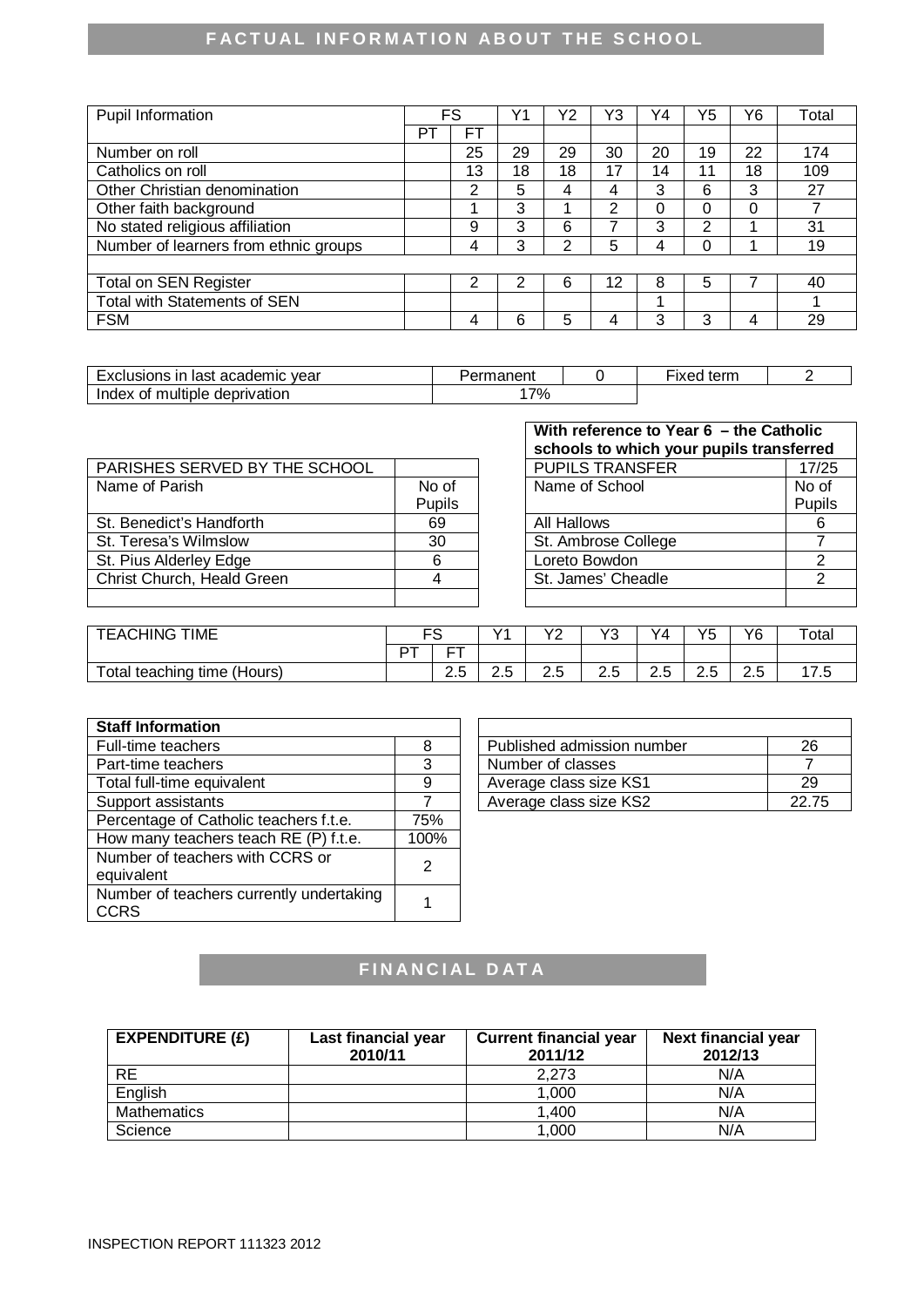| Key to judgements: Grade 1 is outstanding, grade 2 good, grade 3 | Judgement |
|------------------------------------------------------------------|-----------|
| satisfactory and grade 4 inadequate                              |           |

#### **OVERALL EFFECTIVENESS OF THE SCHOOL 2**

**How effective the school is in providing Catholic Education**

St. Benedict's is a good Catholic Primary school with a significant number of outstanding features. The majority of pupils make at least good and, in a significant number of cases, outstanding progress. The behaviour and enthusiasm of the pupils is outstanding. The children thoroughly enjoy their lessons. There is a high standard of work in R.E. and the children responded well to the challenges made of them. Through the careful tracking and assessment procedures and the careful introduction of the new R.E. scheme, *The Way, The Truth and The Life,* they are on target to improve still further. Provision is good throughout the school and resources are excellent. Leadership and management are outstanding and leaders are very well placed to raise standards even further. The school has an outstanding capacity for sustained improvement.

#### **What the school could do to improve further**

- Continue to monitor and assess the impact of the new Religious Education Scheme, *The Way, The Truth and The Life,* to raise standards even further.
- Formalise the baseline assessment.
- Further develop Collective Worship to utilise the skills of other staff members and the considerable skills of the pupils themselves.
- Develop the role of an Religious Education link governor

#### **PUPILS 2**

#### **How good outcomes are for pupils, taking account of variations between different groups.**

Outcomes for all pupils are good overall. Informal assessments made by the school indicate that pupils enter St. Benedict's with average abilities in Religious Education. The majority of pupils make good progress and achieve expected levels of attainment, with a significant number of pupils achieving above these levels by the end of key stage two. All the pupils were enthusiastic about their Religious Education lessons and particularly enjoyed the recently introduced '*The Way, The Truth and The Life'* scheme for Religious Education. Pupils felt that now they have more opportunities to participate in a range of activities such as role play, drama and art work.

Four RE lessons were observed across the school and all the children were extremely attentive, keen to participate in discussions and displayed a good understanding of their work. They made good use of age appropriate language linked to the topics being studied. For example the Reception pupils were able to discuss "kind " and "unkind" actions linked to the scripture story, and were able to relate this to every day events. In Year two pupils spoke with confidence about the different ways in which we can hurt each other and the importance of forgiveness. Pupils responded well to a period of reflection during this lesson. Similarly, the older children in key stage two showed a good understanding of their topics on Forgiveness (Year four) and on Miracles (Year six). They responded well to the challenging tasks they were set in both these topics and the work in the pupils' books reflected the high level of attainment they are capable of. Good use was made of scriptural links and the older pupils were confident working independently on these passages, displaying a good understanding of their meaning. Through appropriate tracking procedures and the teaching assistant support offered to pupils with learning needs, the majority of pupils were able to make good progress; and a considerable number, very good progress.

Pupils fully appreciate belonging to this Catholic community and bring their own skills into not only assemblies and liturgies, enhanced by their musical skills, but into all fund raising activities. Pupils have strong sense of fairness, supporting each other in everyday activities. The older children take care of the youngest through a very effective Buddy system.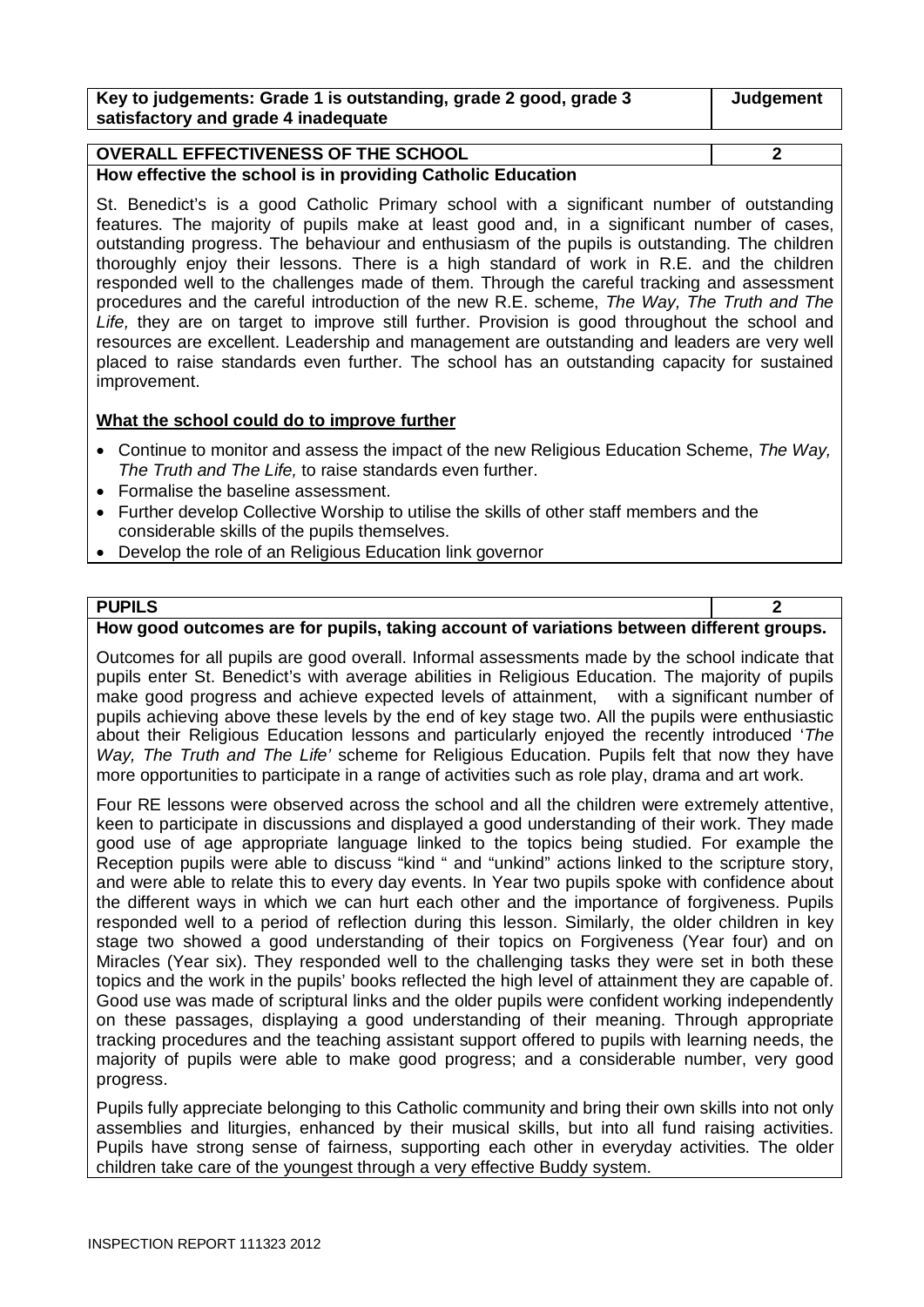#### **PROVISION 2**

#### **How effective the provision is for Catholic Education**

All teaching observed was good with some outstanding elements and this reflects the school's own monitoring and evaluation procedures. The teachers built effectively on pupils' prior learning; they differentiated work well and provided challenge for the more able pupils. The new Religious Education scheme has been carefully introduced and experienced staff are playing an effective role in supporting three newly appointed staff. Assessment is playing a central role in this new scheme and is helping teachers to reflect on how they can effectively support and promote teaching and learning consistently through the school. There are good examples of marking with opportunities for pupils to respond.

Collective Worship is good at St. Benedict's and there is a wide variety of opportunities to celebrate liturgies together. These are well supported by the Parish Priest, parish catechist and members of the Governing Body. They are well aware of the need to involve more staff, and to make greater use of the considerable skills of pupils, to maximise the effectiveness of this provision.

St Benedict's continues to provide very good training for all staff in Religious Education and there are excellent resources throughout the school. IT is used to support children's learning and in providing stimulus to the topics studied. Teaching assistants work very effectively to support children with their learning and help to set the high standards expected of them. Both the staff and pupils are enjoying the new RE scheme and this is having a positive impact on raising standards still further.

#### **LEADERS AND MANAGERS 1**

#### **How effective leaders and managers are in developing the Catholic Life of the school**

Leaders and managers have worked hard to continue to develop the Catholic life of the school and its wider community during a very challenging period. The Catholic Mission of the school was outstanding at the last inspection and remains so. Religious Education is central to the school's improvement plan and recent appointments to the school staff and the governing body are helping to maintain this drive for excellence.

Very good training supports all staff and new governors are also well supported in their role. Governors, together with the acting headteacher are rigorous in their monitoring role and are deeply committed to ensuring the Church's Mission is central to the school's development.

Partnerships are very effective at all levels with governors and staff working with all supporting bodies to ensure the Catholic ethos of the school is maintained and enhanced. Many governors are active in the school and parents play a very supportive role in the life of the school. Parents and governors work tirelessly within both the parish and the wider community, developing good relations with local schools, other churches and organisations within the Wilmslow area. Parish catechists give excellent support to the parish First Communion and Reconciliation programme in school. There are strong links with other Catholic schools and the school works in partnership with All Hallows Catholic High School.

Parents and children comment on the family atmosphere of St. Benedict's and the high degree of care and concern shown to families and children experiencing difficulties. One of the children commented "Everybody looks out for each other." A parent said, "All the staff are extremely approachable and happy to take the time to discuss any concerns." They are particularly grateful to the acting headteacher for his excellent guidance and support.

Leaders and managers are acutely aware of the importance of their roles and responsibilities and are excellently placed to ensure the Catholic life of the school continues to thrive.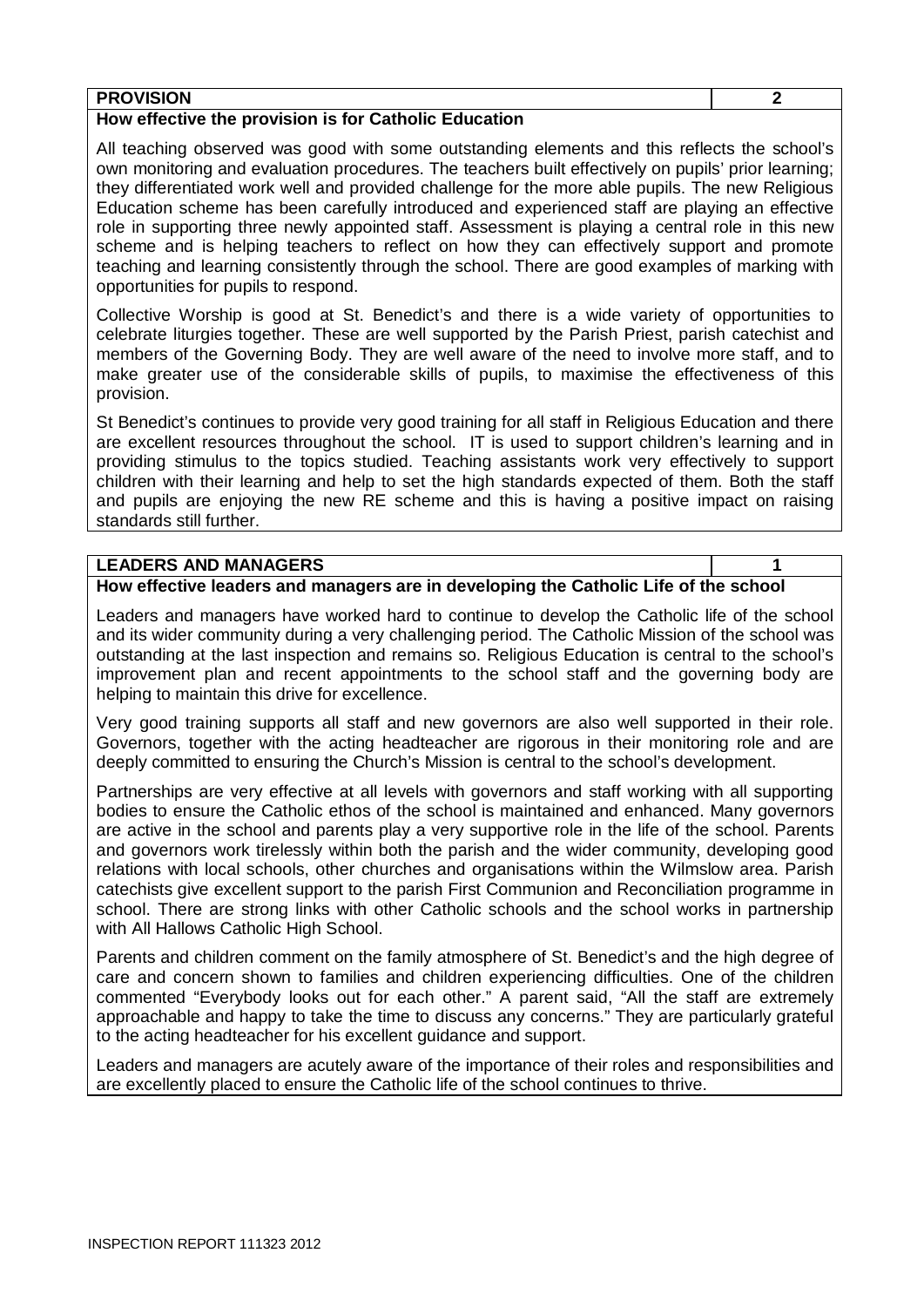#### **PARENTS' QUESTIONNAIRE**

57 Returned

|                |                                                                                                     | <b>Strongly</b><br>Agree | Agree | <b>Disagree</b> | <b>Strongly</b><br><b>Disagree</b> | Don't<br>Know |
|----------------|-----------------------------------------------------------------------------------------------------|--------------------------|-------|-----------------|------------------------------------|---------------|
|                | My child enjoys school                                                                              | 37                       | 17    | $\mathcal{P}$   |                                    |               |
| $\mathcal{P}$  | am happy with the values and attitudes that the<br>school teaches                                   | 35                       | 21    |                 |                                    |               |
| 3              | I am made to feel welcome in school                                                                 | 36                       | 21    |                 |                                    |               |
| 4              | The school seeks the views of parents/carers and<br>takes account of their suggestions and concerns | 25                       | 28    | 3               |                                    |               |
| 5              | The school gives me a clear understanding of<br>what is taught in Religious Education               | 27                       | 29    |                 |                                    |               |
| 6              | The school enables my child/ren to achieve a<br>good standard of work in Religious Education        | 33                       | 22    |                 |                                    |               |
| $\overline{7}$ | The school keeps me well informed about my<br>child(ren)'s progress in Religious Education          | 23                       | 32    | っ               |                                    |               |

#### **PUPILS' QUESTIONNAIRE ( Y6)**

|               |                                                            | Yes | <b>Mostly</b> | <b>Sometimes</b> | <b>No</b> |
|---------------|------------------------------------------------------------|-----|---------------|------------------|-----------|
|               | Do you like being at this school?                          | 21  |               |                  |           |
| $\mathcal{P}$ | Do you find out new things in Religious Education lessons? | 21  |               |                  |           |
| 3             | Are your Religious Education lessons interesting and fun?  | 22  |               |                  |           |
| 4             | Do you get help when you are stuck?                        | 22  |               |                  |           |
| 5             | Do you have to work hard?                                  | 22  |               |                  |           |
| 6             | Do teachers show you how to make your work better?         | 21  |               |                  |           |
|               | Do other children behave well?                             | 22  |               |                  |           |
| 8             | Are teachers fair to you?                                  | 22  |               |                  |           |
| 9             | Do teachers listen to your ideas?                          | 22  |               |                  |           |
| 10            | Are you trusted to do things on your own?                  | 22  |               |                  |           |
| 11            | Do you enjoy your times of prayer together?                | 22  |               |                  |           |